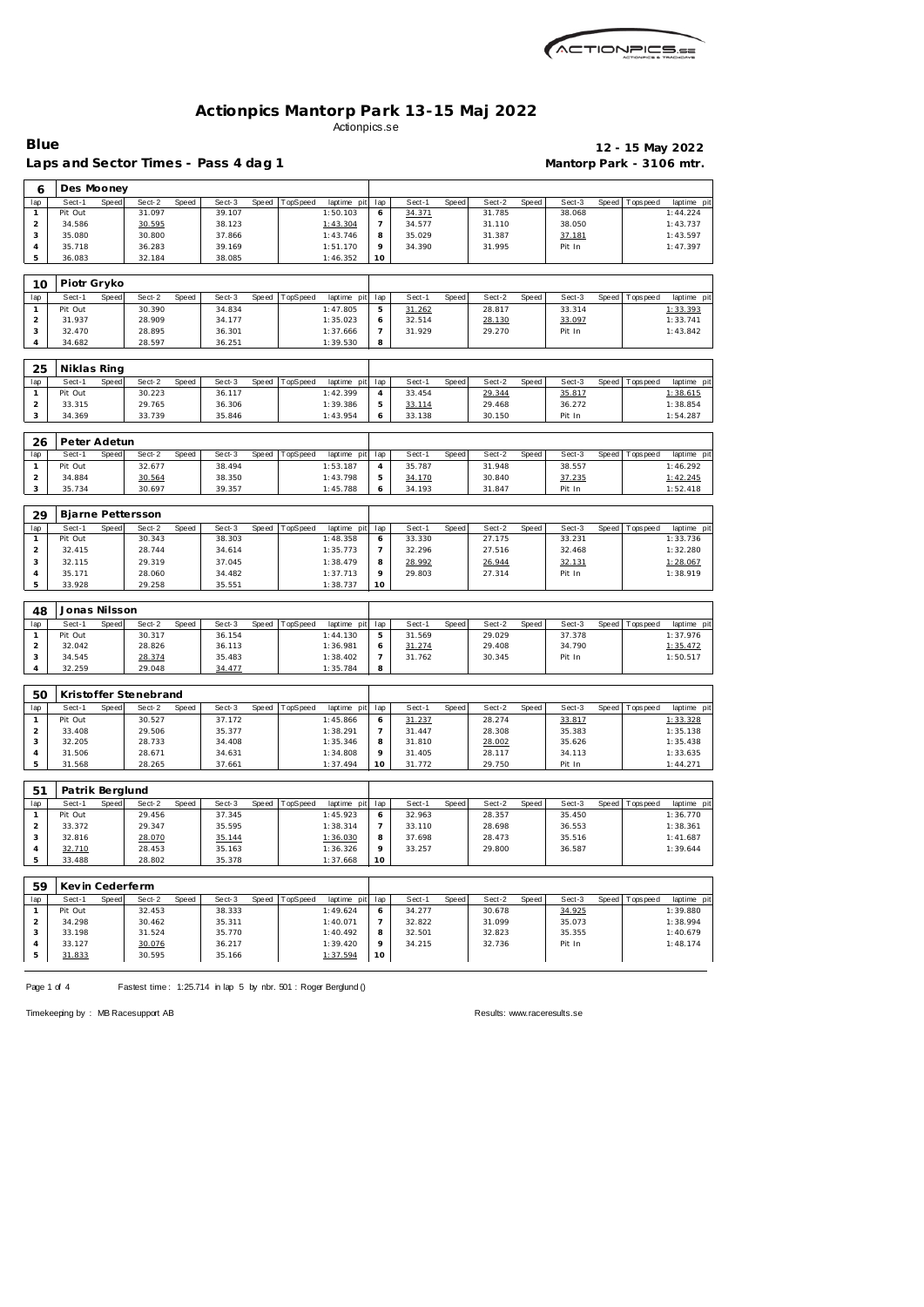

Laps and Sector Times - Pass 4 dag 1 **Mantorp Park - 3106 mtr.** 

**Blue 12 - 15 May 2022**

| 60                  |                   |       | Nicklas Cederferm |       |                  |       |          |                         |                          |                  |       |                  |       |                  |       |             |                         |
|---------------------|-------------------|-------|-------------------|-------|------------------|-------|----------|-------------------------|--------------------------|------------------|-------|------------------|-------|------------------|-------|-------------|-------------------------|
| lap                 | Sect-1            | Speed | Sect-2            | Speed | Sect-3           | Speed | TopSpeed | laptime pit             | lap                      | Sect-1           | Speed | Sect-2           | Speed | Sect-3           | Speed | Tops peed   | laptime pit             |
| $\mathbf{1}$        | Pit Out           |       | 32.793            |       | 38.603           |       |          | 1:53.817                | 3                        | 33.091           |       | 29.221           |       | 37.350           |       |             | 1:39.662                |
| $\overline{a}$      | 39.196            |       | 30.025            |       | 35.573           |       |          | 1:44.794                | 4                        | 35.425           |       | 35.409           |       | Pit In           |       |             | 2:01.048                |
|                     |                   |       |                   |       |                  |       |          |                         |                          |                  |       |                  |       |                  |       |             |                         |
| 68                  | Martin Ericsson   |       |                   |       |                  |       |          |                         |                          |                  |       |                  |       |                  |       |             |                         |
| lap                 | Sect-1            | Speed | Sect-2            | Speed | Sect-3           | Speed | TopSpeed | laptime pit             | lap                      | Sect-1           | Speed | Sect-2           | Speed | Sect-3           | Speed | T ops pee d | laptime pit             |
| $\mathbf{1}$        | Pit Out           |       | 33.840            |       | 38.199           |       |          | 1:53.783                | 6                        | 35.299           |       | 31.668           |       | 37.118           |       |             | 1:44.085                |
| $\overline{c}$      | 33.685            |       | 31.838            |       | 37.303           |       |          | 1:42.826                | $\overline{\phantom{a}}$ | 34.641           |       | 31.749           |       | 37.217           |       |             | 1:43.607                |
| 3                   | 35.515            |       | 31.722            |       | 38.707           |       |          | 1:45.944                | 8                        | 32.431           |       | 31.963           |       | 35.776           |       |             | 1:40.170                |
| 4                   | 33.282            |       | 31.290            |       | 36.216           |       |          | 1:40.788                | 9                        | 33.429           |       | 33.781           |       | Pit In           |       |             | 1:54.677                |
| 5                   | 32.979            |       | 31.811            |       | 36.256           |       |          | 1:41.046                | 10                       |                  |       |                  |       |                  |       |             |                         |
|                     |                   |       |                   |       |                  |       |          |                         |                          |                  |       |                  |       |                  |       |             |                         |
| 72                  | Marcin Maguda     |       |                   |       |                  |       |          |                         |                          |                  |       |                  |       |                  |       |             |                         |
| lap                 | Sect-1            | Speed | Sect-2            | Speed | Sect-3           | Speed | TopSpeed | laptime pit             | lap                      | Sect-1           | Speed | Sect-2           | Speed | Sect-3           | Speed | Tops peed   | laptime pit             |
| 1                   | Pit Out           |       | 31.232            |       | 37.673           |       |          | 1:51.575                | 3                        | 35.873           |       | 31.163           |       | 38.032           |       |             | 1:45.068                |
| $\overline{2}$      | 34.791            |       | 30.973            |       | 38.618           |       |          | 1:44.382                | 4                        | 36.018           |       | 31.599           |       | Pit In           |       |             | 2:01.417                |
|                     |                   |       |                   |       |                  |       |          |                         |                          |                  |       |                  |       |                  |       |             |                         |
| 75                  |                   |       | Thomas Fagerholm  |       |                  |       |          |                         |                          |                  |       |                  |       |                  |       |             |                         |
| lap                 | Sect-1            | Speed | Sect-2            | Speed | Sect-3           | Speed | TopSpeed | laptime pit             | lap                      | Sect-1           | Speed | Sect-2           | Speed | Sect-3           | Speed | Tops peed   | laptime pit             |
| $\mathbf{1}$        | Pit Out           |       | 35.007            |       | 39.995           |       |          | 1:55.698                | 6                        | 35.625           |       | 30.124           |       | 36.421           |       |             | 1:42.170                |
| $\overline{a}$      | 40.442            |       | 34.478            |       | 42.503           |       |          | 1:57.423                | $\overline{7}$           | 34.197           |       | 30.302           |       | 37.206           |       |             | 1:41.705                |
| 3                   | 36.042            |       | 32.152            |       | 38.428           |       |          | 1:46.622                | 8<br>9                   | 33.990           |       | 30.572           |       | 37.520           |       |             | 1:42.082                |
| 4<br>5              | 35.473<br>35.410  |       | 32.058<br>32.378  |       | 39.187<br>38.402 |       |          | 1:46.718<br>1:46.190    | 10                       | 34.152           |       | 31.157           |       | Pit In           |       |             | 1:50.568                |
|                     |                   |       |                   |       |                  |       |          |                         |                          |                  |       |                  |       |                  |       |             |                         |
| 77                  |                   |       | Peter Henningsson |       |                  |       |          |                         |                          |                  |       |                  |       |                  |       |             |                         |
|                     |                   |       |                   |       |                  |       |          |                         |                          |                  |       |                  |       |                  |       |             |                         |
| lap<br>$\mathbf{1}$ | Sect-1<br>Pit Out | Speed | Sect-2<br>29.941  | Speed | Sect-3<br>37.427 | Speed | TopSpeed | laptime pit<br>1:46.653 | lap<br>6                 | Sect-1<br>32.919 | Speed | Sect-2<br>28.508 | Speed | Sect-3<br>36.591 | Speed | T ops pee d | laptime pit<br>1:38.018 |
| $\overline{a}$      | 33.368            |       | 29.477            |       | 36.189           |       |          | 1:39.034                | $\overline{7}$           | 32.638           |       | 27.994           |       | 36.708           |       |             | 1:37.340                |
| 3                   | 33.130            |       | 29.092            |       | 37.357           |       |          | 1:39.579                | 8                        | 33.156           |       | 28.888           |       | 36.447           |       |             | 1:38.491                |
| 4                   | 34.062            |       | 29.464            |       | 36.683           |       |          | 1:40.209                | 9                        | 32.705           |       | 28.897           |       | 35.996           |       |             | 1:37.598                |
| 5                   | 33.770            |       | 28.683            |       | 36.004           |       |          | 1:38.457                | 10                       |                  |       |                  |       |                  |       |             |                         |
|                     |                   |       |                   |       |                  |       |          |                         |                          |                  |       |                  |       |                  |       |             |                         |
| 96                  | Mattias Lidin     |       |                   |       |                  |       |          |                         |                          |                  |       |                  |       |                  |       |             |                         |
| lap                 | Sect-1            | Speed | Sect-2            | Speed | Sect-3           | Speed | TopSpeed | laptime pit             | lap                      | Sect-1           | Speed | Sect-2           | Speed | Sect-3           | Speed | Tops peed   | laptime pit             |
| 1                   | Pit Out           |       | 32.906            |       | 38.160           |       |          | 1:54.310                | 6                        | 33.411           |       | 29.471           |       | 36.112           |       |             | 1:38.994                |
| $\overline{a}$      | 34.126            |       | 29.671            |       | 36.801           |       |          | 1:40.598                | $\overline{7}$           | 33.440           |       | 30.038           |       | 36.083           |       |             | 1:39.561                |
| 3                   | 34.325            |       | 30.787            |       | 36.977           |       |          | 1:42.089                | 8                        | 33.551           |       | 30.224           |       | 36.207           |       |             | 1:39.982                |
| 4                   | 34.167            |       | 30.686            |       | 36.023           |       |          | 1:40.876                | 9                        | 32.860           |       | 29.582           |       | 37.635           |       |             | 1:40.077                |
| 5                   | 33.362            |       | 30.592            |       | 36.651           |       |          | 1:40.605                | 10                       |                  |       |                  |       |                  |       |             |                         |
|                     |                   |       |                   |       |                  |       |          |                         |                          |                  |       |                  |       |                  |       |             |                         |
| 98                  | Jan Erik Høiby    |       |                   |       |                  |       |          |                         |                          |                  |       |                  |       |                  |       |             |                         |
| lap                 | Sect-1            | Speed | Sect-2            | Speed | Sect-3           | Speed | TopSpeed | laptime pit             | lap                      | Sect-1           | Speed | Sect-2           | Speed | Sect-3           | Speed | Tops peed   | laptime pit             |
| $\mathbf{1}$        | Pit Out           |       | 29.737            |       | 38.135           |       |          | 1:46.043                | 6                        | 31.525           |       | 29.190           |       | 34.764           |       |             | 1:35.479                |
| $\overline{2}$      | 32.247            |       | 29.222            |       | 35.768           |       |          | 1:37.237                | $\overline{7}$           | 31.805           |       | 29.512           |       | 35.491           |       |             | 1:36.808                |
| 3                   | 33.439            |       | 29.312            |       | 36.495           |       |          | 1:39.246                | 8                        | 37.853           |       | 29.119           |       | 34.622           |       |             | 1:41.594                |
| 4                   | 32.227            |       | 28.997            |       | 34.787           |       |          | 1:36.011                | 9                        | 32.346           |       | 28.493           |       | 34.551           |       |             | 1:35.390                |
| 5                   | 31.426            |       | 27.853            |       | 35.032           |       |          | 1:34.311                | 10                       | 32.680           |       | 29.429           |       | Pit In           |       |             | 1:41.054                |
|                     |                   |       |                   |       |                  |       |          |                         |                          |                  |       |                  |       |                  |       |             |                         |
| 103                 | Douglas Harling   |       |                   |       |                  |       |          |                         |                          |                  |       |                  |       |                  |       |             |                         |
| lap                 | Sect-1            | Speed | Sect-2            | Speed | Sect-3           | Speed | TopSpeed | laptime pit             | lap                      | Sect-1           | Speed | Sect-2           | Speed | Sect-3           | Speed | Tops peed   | laptime pit             |
| $\mathbf{1}$        | Pit Out           |       | 31.072            |       | 38.960           |       |          | 1:51.400                | 6                        | 33.377           |       | 28.309           |       | 35.699           |       |             | 1:37.385                |
| $\overline{a}$      | 38.682            |       | 28.918            |       | 35.086           |       |          | 1:42.686                | $\overline{7}$           | 33.146           |       | 28.392           |       | 34.586           |       |             | 1:36.124                |
| 3                   | 33.202            |       | 28.747            |       | 37.653           |       |          | 1:39.602                | 8                        | 32.678           |       | 28.239           |       | 34.951           |       |             | 1:35.868                |
| 4                   | 33.126            |       | 29.863            |       | 35.988           |       |          | 1:38.977                | 9                        | 32.708           |       | 28.717           |       | 36.198           |       |             | 1:37.623                |
| 5                   | 33.932            |       | 28.818            |       | 35.905           |       |          | 1:38.655                | 10                       |                  |       |                  |       |                  |       |             |                         |
|                     |                   |       |                   |       |                  |       |          |                         |                          |                  |       |                  |       |                  |       |             |                         |
| 104                 | Knut Sjögren      |       |                   |       |                  |       |          |                         |                          |                  |       |                  |       |                  |       |             |                         |
| lap                 | Sect-1            | Speed | Sect-2            | Speed | Sect-3           | Speed | TopSpeed | laptime pit             | lap                      | Sect-1           | Speed | Sect-2           | Speed | Sect-3           | Speed | Tops pee d  | laptime pit             |
| 1                   | Pit Out<br>36.267 |       | 29.223<br>29.330  |       | 37.725<br>36.771 |       |          | 1:49.873                | 5                        | 33.089<br>33.330 |       | 28.534<br>28.973 |       | 36.047<br>36.331 |       |             | 1:37.670<br>1:38.634    |
| $\overline{a}$<br>3 | 34.160            |       | 28.779            |       | 35.751           |       |          | 1:42.368<br>1:38.690    | 6<br>$\overline{7}$      | 33.492           |       | 28.798           |       | 37.237           |       |             | 1:39.527                |
| 4                   | 33.521            |       | 28.342            |       | 35.672           |       |          | 1:37.535                | 8                        |                  |       |                  |       |                  |       |             |                         |
|                     |                   |       |                   |       |                  |       |          |                         |                          |                  |       |                  |       |                  |       |             |                         |

Page 2 of 4 Fastest time: 1:25.714 in lap 5 by nbr. 501 : Roger Berglund ()

Timekeeping by : MB Racesupport AB Results:<www.raceresults.se>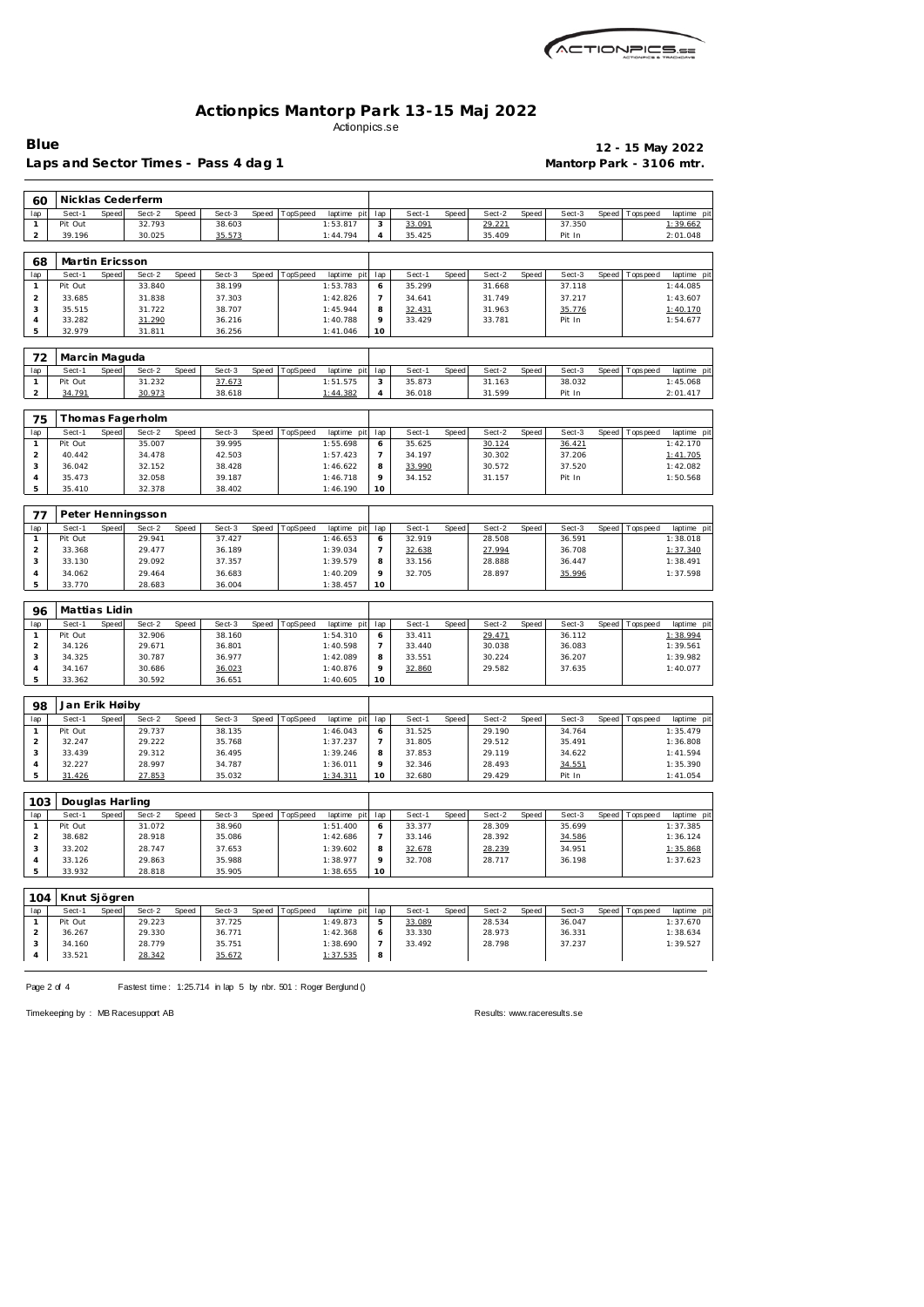

Laps and Sector Times - Pass 4 dag 1 **Mantorp Park - 3106 mtr.** 

**Blue 12 - 15 May 2022**

| 111            | Chris Janbaz                |       |        |       |        |       |          |             |                          |         |       |        |       |        |              |                 |             |
|----------------|-----------------------------|-------|--------|-------|--------|-------|----------|-------------|--------------------------|---------|-------|--------|-------|--------|--------------|-----------------|-------------|
| lap            | Sect-1                      | Speed | Sect-2 | Speed | Sect-3 | Speed | TopSpeed | laptime pit | lap                      | Sect-1  | Speed | Sect-2 | Speed | Sect-3 | Speed        | <b>Topspeed</b> | laptime pi  |
| $\mathbf{1}$   | Pit Out                     |       | 35.998 |       | 43.522 |       |          | 2:04.710    | 5                        | Pit Out |       | 35.468 |       | 43.002 |              |                 | 3:13.132    |
| $\mathbf 2$    | 40.111                      |       | 36.023 |       | 43.077 |       |          | 1:59.211    | 6                        | 39.643  |       | 35.749 |       | 42.819 |              |                 | 1:58.211    |
| $\mathsf 3$    | 41.072                      |       | 36.927 |       | 43.137 |       |          | 2:01.136    | $\overline{\phantom{a}}$ | 40.453  |       | 35.738 |       | 42.526 |              |                 | 1:58.717    |
| $\overline{4}$ | 40.827                      |       | 35.964 |       | Pit In |       |          | 2:04.871    | 8                        |         |       |        |       |        |              |                 |             |
| 114            | Tommy Linner                |       |        |       |        |       |          |             |                          |         |       |        |       |        |              |                 |             |
| lap            | Sect-1                      | Speed | Sect-2 | Speed | Sect-3 | Speed | TopSpeed | laptime pit | lap                      | Sect-1  | Speed | Sect-2 | Speed | Sect-3 | Speed        | Tops pee d      | laptime pit |
| $\mathbf{1}$   | Pit Out                     |       | 30.795 |       | 36.545 |       |          | 1:49.316    | 5                        | 29.841  |       | 26.696 |       | 33.655 |              |                 | 1:30.192    |
| $\overline{a}$ | 31.979                      |       | 26.646 |       | 33.790 |       |          | 1:32.415    | 6                        | 31.680  |       | 26.641 |       | 32.863 |              |                 | 1:31.184    |
| 3              | 30.257                      |       | 26.309 |       | 33.242 |       |          | 1:29.808    | $\overline{7}$           | 30.177  |       | 27.111 |       | Pit In |              |                 | 1:30.530    |
| $\overline{4}$ | 32.463                      |       | 26.313 |       | 33.509 |       |          | 1:32.285    | 8                        |         |       |        |       |        |              |                 |             |
|                |                             |       |        |       |        |       |          |             |                          |         |       |        |       |        |              |                 |             |
| 115            | Niclas Eisner               |       |        |       |        |       |          |             |                          |         |       |        |       |        |              |                 |             |
| lap            | Sect-1                      | Speed | Sect-2 | Speed | Sect-3 | Speed | TopSpeed | laptime pit | lap                      | Sect-1  | Speed | Sect-2 | Speed | Sect-3 | Speed        | T ops pee d     | laptime pi  |
| $\mathbf{1}$   | Pit Out                     |       | 35.343 |       | 39.699 |       |          | 1:56.597    | $\mathbf 5$              | 35.643  |       | 33.062 |       | 38.215 |              |                 | 1:46.920    |
| $\overline{a}$ | 39.867                      |       | 35.911 |       | 40.893 |       |          | 1:56.671    | 6                        | 35.549  |       | 33.020 |       | 37.436 |              |                 | 1:46.005    |
| $\sqrt{3}$     | 34.804                      |       | 32.228 |       | 38.130 |       |          | 1:45.162    | $\overline{7}$           | 34.565  |       | 32.214 |       | 37.415 |              |                 | 1:44.194    |
| $\overline{4}$ | 36.169                      |       | 32.261 |       | 39.455 |       |          | 1:47.885    | 8                        | 34.338  |       | 32.605 |       | 38.128 |              |                 | 1:45.071    |
|                | Fredrik Karlsson            |       |        |       |        |       |          |             |                          |         |       |        |       |        |              |                 |             |
| 122<br>lap     | Sect-1                      | Speed | Sect-2 | Speed | Sect-3 | Speed | TopSpeed | laptime pit | lap                      | Sect-1  | Speed | Sect-2 | Speed | Sect-3 | <b>Speed</b> | Tops peed       | laptime pi  |
| $\mathbf{1}$   | Pit Out                     |       | 29.857 |       | 37.417 |       |          | 1:45.070    | 6                        | 31.481  |       | 28.094 |       | 35.176 |              |                 | 1:34.751    |
| $\mathbf 2$    | 32.947                      |       | 28.288 |       | 35.245 |       |          | 1:36.480    | $\overline{7}$           | 31.658  |       | 29.846 |       | 39.023 |              |                 | 1:40.527    |
| $\mathsf 3$    | 33.649                      |       | 28.240 |       | 35.735 |       |          | 1:37.624    | 8                        | 39.532  |       | 28.567 |       | 34.915 |              |                 | 1:43.014    |
| $\overline{4}$ | 32.256                      |       | 28.993 |       | 34.733 |       |          | 1:35.982    | 9                        | 32.186  |       | 28.803 |       | 34.946 |              |                 | 1:35.935    |
| 5              | 31.852                      |       | 29.079 |       | 37.729 |       |          | 1:38.660    | 10                       | 32.307  |       | 31.347 |       | Pit In |              |                 | 1:48.932    |
|                |                             |       |        |       |        |       |          |             |                          |         |       |        |       |        |              |                 |             |
| 137            | Eric Sjögren                |       |        |       |        |       |          |             |                          |         |       |        |       |        |              |                 |             |
| lap            | Sect-1                      | Speed | Sect-2 | Speed | Sect-3 | Speed | TopSpeed | laptime pit | lap                      | Sect-1  | Speed | Sect-2 | Speed | Sect-3 | Speed        | Tops pee d      | laptime pi  |
| $\mathbf{1}$   | Pit Out                     |       | 28.268 |       | 34.000 |       |          | 1:44.465    | 6                        | 30.802  |       | 28.477 |       | 35.108 |              |                 | 1:34.387    |
| $\overline{2}$ | 32.534                      |       | 28.173 |       | 34.960 |       |          | 1:35.667    | $\overline{7}$           | 32.071  |       | 28.930 |       | 35.826 |              |                 | 1:36.827    |
| 3              | 32.781                      |       | 28.945 |       | 36.698 |       |          | 1:38.424    | 8                        | 37.637  |       | 28.920 |       | 35.207 |              |                 | 1: 41.764   |
| $\overline{4}$ | 34.229                      |       | 28.850 |       | 33.993 |       |          | 1:37.072    | 9                        | 32.258  |       | 27.957 |       | 35.060 |              |                 | 1:35.275    |
| 5              | 31.156                      |       | 28.421 |       | 34.812 |       |          | 1:34.389    | 10                       |         |       |        |       |        |              |                 |             |
| 501            | Roger Berglund              |       |        |       |        |       |          |             |                          |         |       |        |       |        |              |                 |             |
| lap            | Sect-1                      | Speed | Sect-2 | Speed | Sect-3 | Speed | TopSpeed | laptime pit | lap                      | Sect-1  | Speed | Sect-2 | Speed | Sect-3 | Speed        | Tops peed       | laptime pi  |
| $\mathbf{1}$   | Pit Out                     |       | 31.333 |       | 38.250 |       |          | 1:46.237    | 6                        | 32.488  |       | 26.690 |       | 33.491 |              |                 | 1:32.669    |
| $\overline{2}$ | 38.845                      |       | 27.174 |       | 32.298 |       |          | 1:38.317    | 7                        | 31.908  |       | 27.430 |       | 33.134 |              |                 | 1:32.472    |
| $\sqrt{3}$     | 34.526                      |       | 27.706 |       | 32.836 |       |          | 1:35.068    | 8                        | 28.328  |       | 26.528 |       | 34.220 |              |                 | 1:29.076    |
| $\overline{4}$ | 33.043                      |       | 26.345 |       | 31.439 |       |          | 1:30.827    | 9                        | 32.104  |       | 25.868 |       | 32.297 |              |                 | 1:30.269    |
| 5              | 28.086                      |       | 26.190 |       | 31.438 |       |          | 1:25.714    | 10                       | 29.359  |       | 29.831 |       | Pit In |              |                 | 1:39.694    |
| 531            | Cissi L                     |       |        |       |        |       |          |             |                          |         |       |        |       |        |              |                 |             |
| lap            | Sect-1                      | Speed | Sect-2 | Speed | Sect-3 | Speed | TopSpeed | laptime pit | lap                      | Sect-1  | Speed | Sect-2 | Speed | Sect-3 | Speed        | Topspeed        | laptime pi  |
| $\mathbf{1}$   | 46.380                      |       | 34.439 |       | 39.682 |       |          | 2:00.501    | 6                        | 32.978  |       | 29.401 |       | 37.137 |              |                 | 1:39.516    |
| $\overline{2}$ | 37.594                      |       | 30.568 |       | 38.016 |       |          | 1:46.178    | $\overline{7}$           | 32.564  |       | 28.762 |       | 36.041 |              |                 | 1:37.367    |
| 3              | 34.916                      |       | 30.552 |       | 37.740 |       |          | 1:43.208    | 8                        | 32.359  |       | 28.849 |       | 35.540 |              |                 | 1:36.748    |
| $\overline{4}$ | 34.591                      |       | 31.157 |       | 39.185 |       |          | 1:44.933    | 9                        | 33.309  |       | 31.859 |       | Pit In |              |                 | 1:47.731    |
| 5              | 33.763                      |       | 30.412 |       | 37.716 |       |          | 1:41.891    | 10                       |         |       |        |       |        |              |                 |             |
|                |                             |       |        |       |        |       |          |             |                          |         |       |        |       |        |              |                 |             |
| 539<br>lap     | Niclas Alverstedt<br>Sect-1 | Speed | Sect-2 | Speed | Sect-3 | Speed | TopSpeed | laptime pit | lap                      | Sect-1  | Speed | Sect-2 | Speed | Sect-3 | Speed        | Tops peed       | laptime pi  |
| $\mathbf{1}$   | Pit Out                     |       | 31.225 |       | 34.723 |       |          | 1:43.511    | 6                        | 35.038  |       | 30.021 |       | 34.585 |              |                 | 1:39.644    |
| $\overline{2}$ | 30.231                      |       | 29.076 |       | 34.705 |       |          | 1:34.012    | $\overline{7}$           | 32.611  |       | 29.195 |       | 33.077 |              |                 | 1:34.883    |
| 3              | 30.909                      |       | 29.393 |       | 34.246 |       |          | 1:34.548    | 8                        | 29.960  |       | 28.800 |       | 35.101 |              |                 | 1:33.861    |
| $\overline{4}$ | 33.517                      |       | 32.661 |       | 35.268 |       |          | 1: 41.446   | 9                        | 33.197  |       | 30.296 |       | 36.291 |              |                 | 1:39.784    |
|                |                             |       |        |       |        |       |          |             |                          |         |       |        |       |        |              |                 |             |

Page 3 of 4 Fastest time: 1:25.714 in lap 5 by nbr. 501 : Roger Berglund ()

 33.517 32.661 35.268 1:41.446 32.381 29.182 34.246 1:35.809

Timekeeping by : MB Racesupport AB Results:<www.raceresults.se>